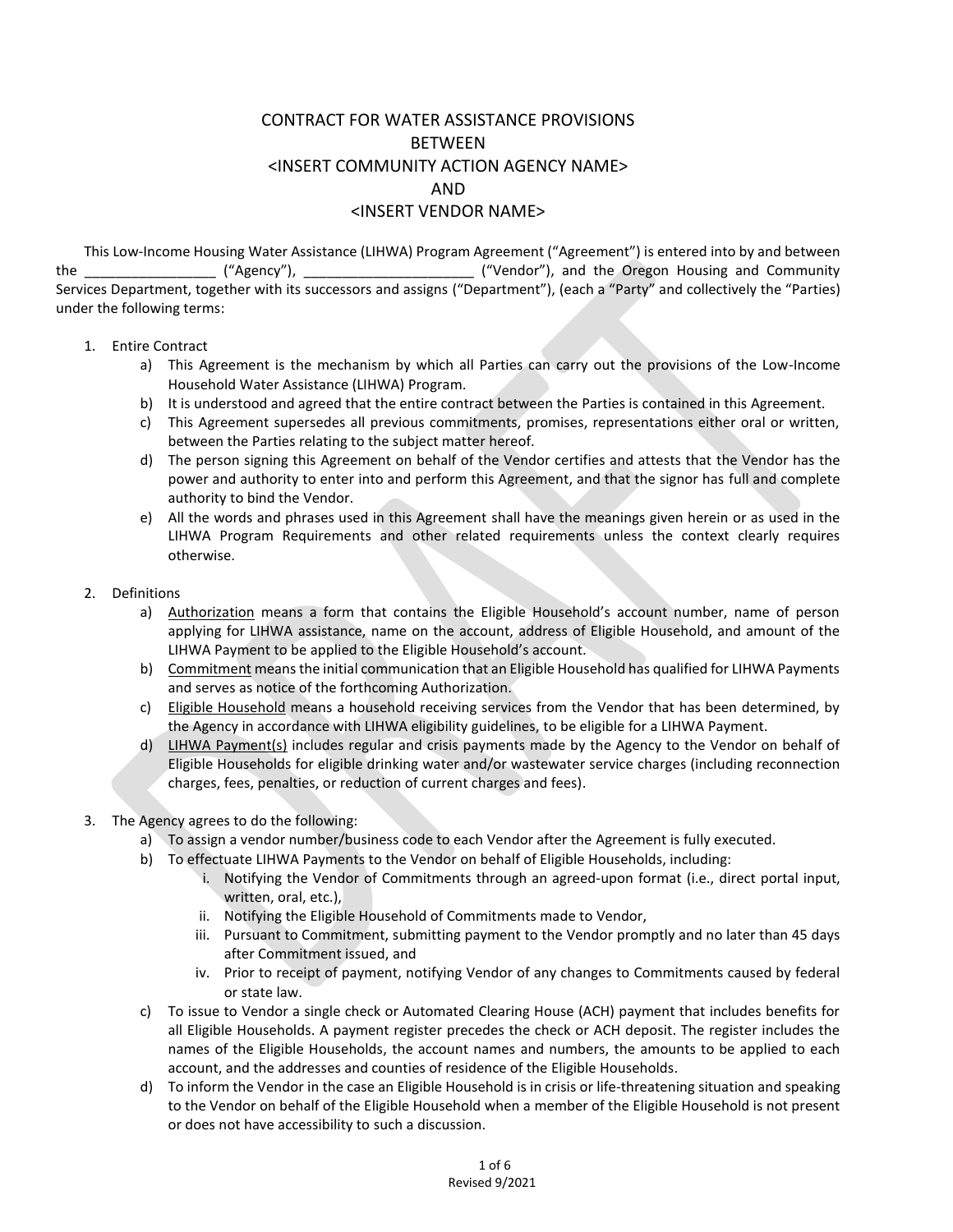- 4. The Vendor agrees to do the following:
	- a) To refer its customers to the Agency for assistance.
	- b) To charge all Eligible Households using the Vendor's normal billing process.
	- c) To charge all Eligible Households the price normally charged for drinking water and/or wastewater services supplied to non-eligible households, except for other billing assistance and/or discount programs.
	- d) Not to exclude or discriminate against any Eligible Households with respect to cost of services, terms, deferred payment plans, credit, conditions of sale, or discounts and programs offered to non-eligible households.
	- e) Not to treat any Eligible Households adversely because of receipt of LIHWA assistance.
	- f) To continue to apply the regular drinking water and/or wastewater service charges and credits of payments in regular fashion, even in consideration of a Commitment or LIHWA Payment.
	- g) To process all LIHWA Payments, on behalf of Eligible Households from the Agency, including:
		- i. Applying a credit notation to the Eligible Household's account as soon as the Vendor receives a LIHWA Authorization from the Agency.
			- 1. This credit can only be applied to water and wastewater related charges and fees.
			- 2. This credit cannot be applied to charges and fees including but not limited to police, street lights, and garbage service.
		- ii. Applying and itemizing LIHWA Payments for all Eligible Households identified in the LIHWA Payment Register as directed by the Agency.
		- iii. Posting all payments to Eligible Household accounts promptly after being received, no later than the next billing cycle.
		- iv. If a LIHWA Payment cannot be credited to the Eligible Household's account, processing a refund, according to the Oregon LIHWA Vendor Refund Policies, directly to the Eligible Household within thirty (30) days.
	- h) To discuss the Eligible Household's crisis or life-threatening situation with the Agency, speaking on behalf of the Eligible Household when a member of the Eligible Household is not present or does not have accessibility to the discussion.
	- i) To cooperate with the Agency, once informed of the crisis or life-threatening situation and in receipt of a Commitment, to resolve the Eligible Household's situation related to drinking water and/or wastewater services with urgency.
	- j) To comply with Oregon LIHWA Vendor Refund Policies, as described below in this Agreement.
	- k) To maintain an accounting system and supporting fiscal records that represent the amounts and billing of drinking water and/or wastewater services provided to Eligible Households.
	- l) To fully cooperate with the Department's and Agency's monitoring practices, including but not limited to providing requested documentation for Federal representatives or Oregon Secretary of State representatives within set time frames, as well as communicating with Department or Agency staff.
	- m) To provide at no cost to the Department, Eligible Household, or Agency, written information on an Eligible Household's drinking water and/or wastewater services costs, bill payment history, and/or arrearage history for no more than the previous 12 monthly billing periods, even when it may be from a prior occupant household.
	- n) To provide at no cost to the Department or Agency, or an authorized agent to the Department or Agency, for the purposes of research, evaluation, and analysis, information on household drinking water and/or wastewater services costs and usage for Eligible Households.
	- o) To report situations that threaten life, health, or safety of potentially Eligible Households to the Department or Agency.
	- p) **Program Requirements:** Vendor agrees to timely satisfy all requirements of this Agreement, including all LIHWA Regulations or other forms of LIHWA federal guidance, as applicable, and all other applicable federal, state, and local statutes, rules, regulations, ordinances, and orders (all of the foregoing, as amended from time to time, collectively, the "Program Requirements") to the satisfaction of Department or Agency.
- 5. Termination
	- a) This Agreement shall terminate upon the earliest to occur of the following events:
		- i. A change in the requirements of applicable Federal of State regulations for LIHWA administration,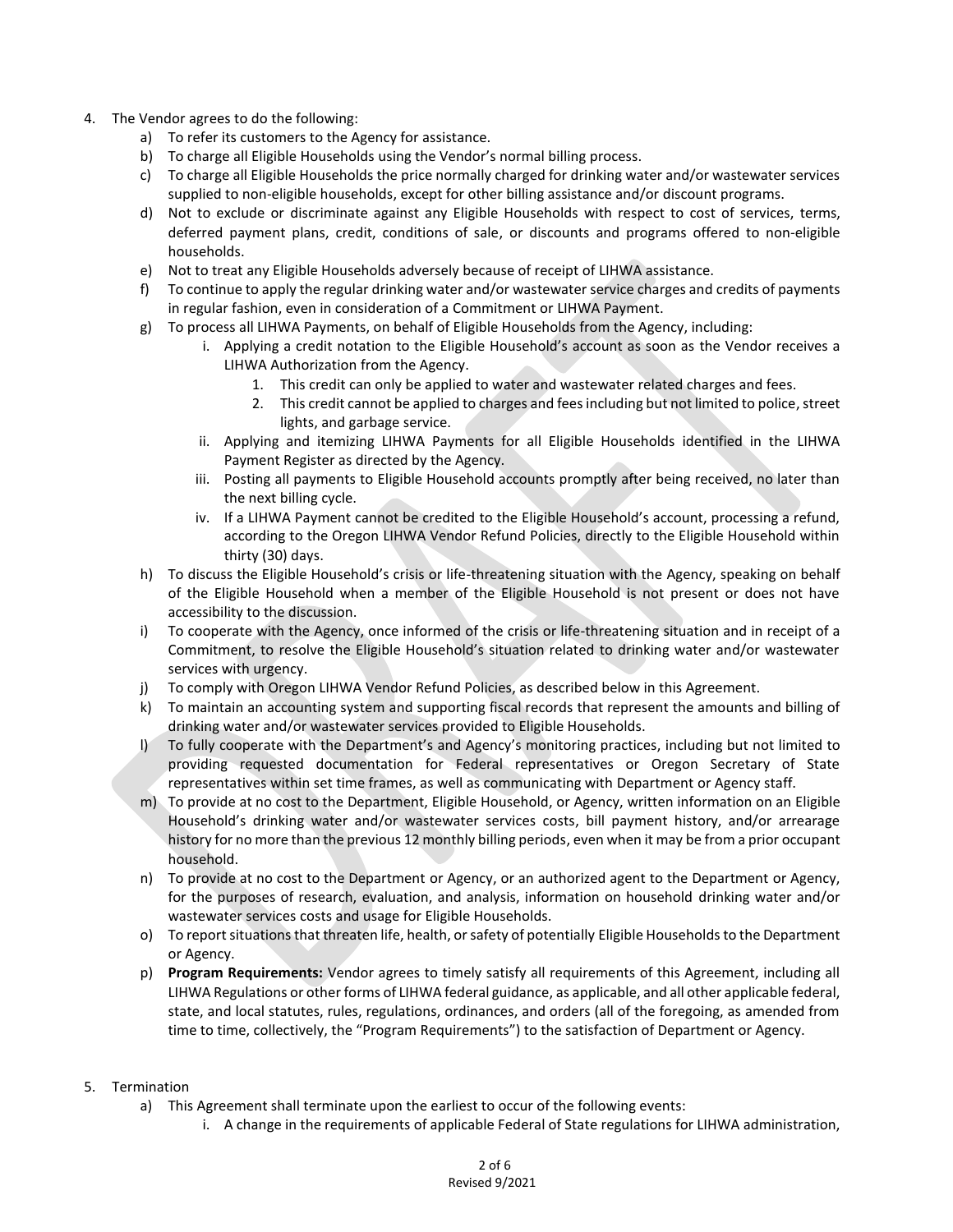- ii. A change in the state plan for administering LIHWA that affects the terms and conditions of this Agreement,
- iii. Thirty (30) days' written notice of termination by any Party,
- iv. Mutual consent of all Parties,
- v. Any license or certificate required by law or regulation to be held by the Vendor to provide services outlined in this Agreement is denied, revoked, or not renewed, or
- vi. The end of the LIHWA program year, which begins on \_\_\_\_\_\_\_\_\_\_\_ and ends on
- b) This Agreement will terminate effective immediately upon determination by the Department that the Vendor is not in compliance with the terms of this Agreement, including the Program Requirements. The Vendor will be notified within ten (10) days of termination.
- c) Termination by any Party shall not discharge any obligations owed by any Party to another or to an Eligible Household or any liability, which has accrued prior to termination.
- d) The rights and remedies of any Party provided in this Agreement shall not be exclusive and are in addition to any other rights and remedies provided by law.

## 6. Miscellaneous

- a) **Subcontracts**: The Vendor shall not enter into any subcontracts for any of the services provided under this Agreement without obtaining prior written approval from the Department or Agency.
- b) **Amendments**: The terms of this Agreement shall not be waived, altered, modified, supplemented or amended, in any manner whatsoever, except by written instrument between the Parties.
- c) **Execution and Counterparts**: This Agreement may be executed in counterparts, each of which shall be an original, all of which shall constitute but one and the same instrument.
- d) **Severability**: If any court of competent jurisdiction shall hold any provision of this Agreement invalid or unenforceable, such holding shall not invalidate or render unenforceable any other provision hereof.
- e) **Assignment**: The Vendor shall not assign or transfer its interest in this Assignment without the express written consent of the Department and Agency.
- f) **Waiver**: The failure by any Party to enforce any provision of this Agreement shall not constitute a waiver by another Party of that or any other provision.
- g) **Independent Contractors/Workers' Compensation Coverage**: Vendor and Agency are independent contractors under this Agreement and both covenant, warrant, and affirm that neither they nor any of their agents, representatives or employees are an officer, employee, or agent of the other party. Vendor and Agency further covenant, warrant and affirm that they shall provide Workers' Compensation insurance for their prospective employees and require such by their subcontractors.
- h) **Indemnity**: Subject to any applicable limitations in the Oregon Constitution and the Oregon Tort Claims Act, each Party (the "Indemnifying Party") shall save, defend (consistent with ORS chapter 180), indemnify and hold harmless the other Party, the Department and each of their officers, agents, employees and members (the "Indemnified Parties") from all claims, suits or actions of whatsoever nature (collectively, "Claims") to the extent resulting from or arising out of the negligent or wrongful acts or omissions of the Indemnifying Party or its subcontractors, agents, or employees in its performance or non-performance of its obligations under this Agreement unless such Claims primarily result from the Indemnified Party or Parties' negligence, gross negligence or willful misconduct. In no event shall either Party be liable to the other for Claims in an amount more than \$50,000 per event.
- i) **Successors in Interest**: The provisions of this Agreement shall be binding upon and shall insure to the benefit of the Parties hereto, and their respective successors and assigns, if any.
- j) **Force Majeure**: A Party shall not be held responsible for delay or default as a result of an event or action beyond its reasonable control, including without limitation, fire, riots, acts of God or war.
- k) **Governing Law**: This Agreement is governed by and construed in accordance with the laws of the State of Oregon without regard to principles of conflicts of law.
- l) **Merger**: This Agreement constitutes the entire Agreement between the Parties. No waiver, consent, modification or change of terms of this Agreement shall bind either Party unless in writing and signed by both Parties.
- m) **Mediation**: In the case the Parties become involved in a dispute regarding any part of this Agreement, the Parties shall submit to mediation prior to the commencement of litigation to enforce this Agreement. The mediator shall be an individual mutually acceptable to all Parties. Each Party shall pay its own cost for the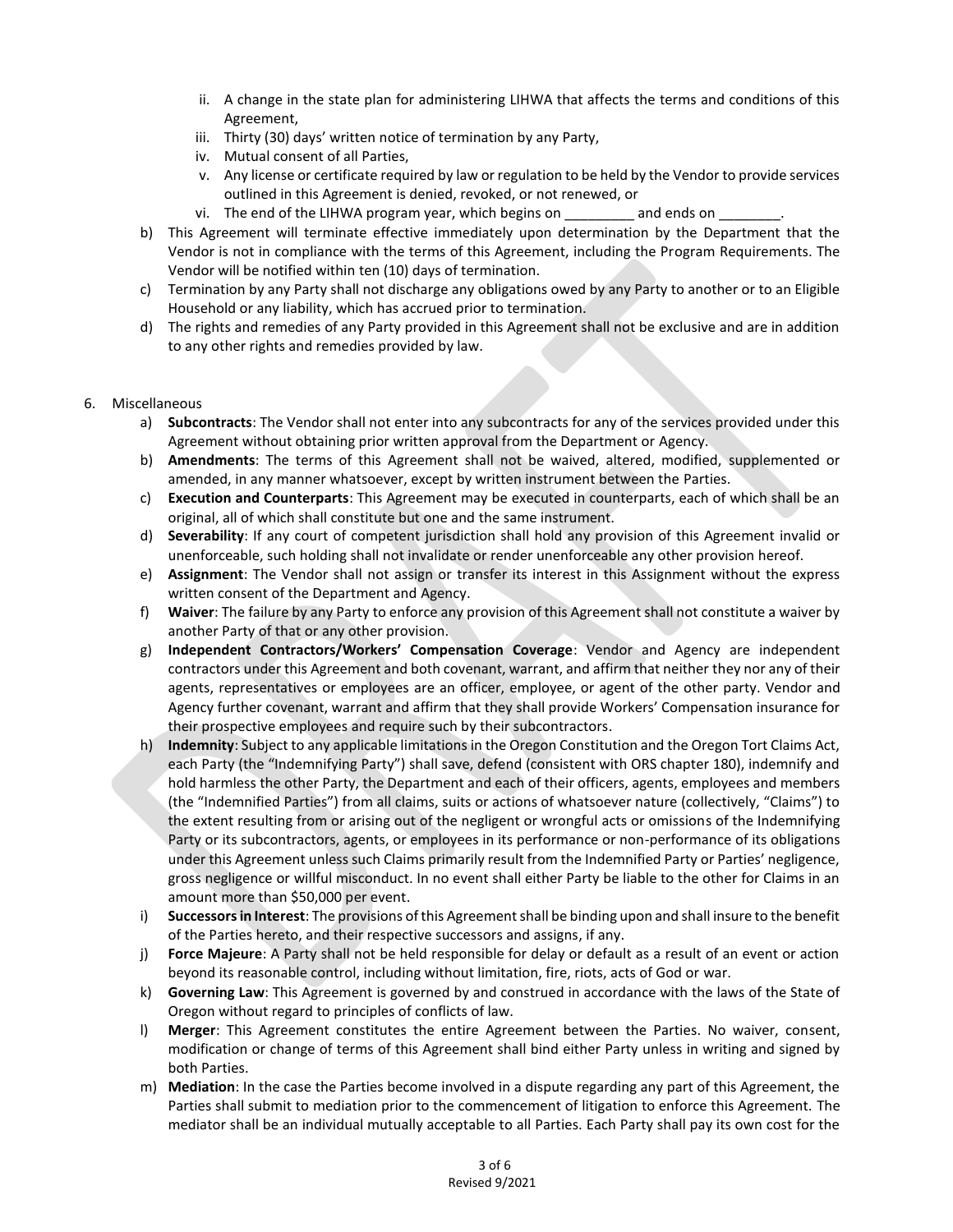time and effort involved in mediation and agrees to split equally the cost of the mediator. All Parties agree to exercise best efforts and act in good faith to resolve all disputes.

- n) **Eligible Household Information Confidentiality**: Due to the obligations outlined in this Agreement, all Parties will have access to Confidential Information of Eligible Households, including but not limited to household member names, social security numbers, addresses, account numbers, account payments and balances, and income information. All Parties shall use appropriate safeguards to prevent the disclosure of Confidential Information to unauthorized third parties, and shall prevent employees, agents or subcontractors from accessing, copying, disclosing or using any such Confidential Information.
- o) **Red Flag Rules**: All Parties agree to establish, maintain, and abide by reasonable policies and procedures designed to detect, prevent, and mitigate the risk of identity theft related to Eligible Households through the administration of LIHWA.
- p) **Funds Available and Authorized**: The Vendor understands and agrees that payment of amounts under this Agreement is contingent on the Department receiving appropriations or other expenditure authority sufficient to allow the Department and Agency to continue to make payments under this Agreement.
- q) **Effective Date and Duration**: This Agreement shall be effective upon execution by all Parties and shall remain in effect until terminated as described in the "Termination" section herein.
- r) **Further Acts**: Vendor will do, make, execute, and deliver all such further acts or writings as Department or Agency may require to protect the Department or Agency's rights under this Agreement.
- s) **False Claims Act**: The Parties acknowledge the Oregon False Claims Act, ORS 180.750 to 180.785, applies to any "claim" (as defined by ORS 180.750) made by (or caused by) a Party that pertains to this Agreement or LIHWA Payments for Eligible Households. The Parties certify that no claim is or will be a "false claim" (as defined by ORS 180.750) or an act prohibited by ORS 180.755. Each Party further acknowledge, in addition to the remedies under this Agreement, if it makes (or causes to be made) a false claim or performs (or causes to be performed) an act prohibited under the Oregon False Claims Act, the Oregon Attorney General may enforce the liabilities and penalties provided by the Oregon False Claims Act against the Party.

**IN WITNESS WHEREOF, the Parties have caused this Agreement to be signed by their duly authorized representatives as of the date(s) written below.**

| <b>VENDOR:</b>                                                                                                                                                                                                                       |                  |
|--------------------------------------------------------------------------------------------------------------------------------------------------------------------------------------------------------------------------------------|------------------|
| By: $\qquad \qquad$                                                                                                                                                                                                                  | Date:            |
| Print:                                                                                                                                                                                                                               |                  |
| Title: <b>William Street Street Street Street Street Street Street Street Street Street Street Street Street Street Street Street Street Street Street Street Street Street Street Street Street Street Street Street Street Str</b> |                  |
| Vendor Name: ___________                                                                                                                                                                                                             |                  |
| <b>AGENCY:</b>                                                                                                                                                                                                                       |                  |
|                                                                                                                                                                                                                                      | Date:___________ |
|                                                                                                                                                                                                                                      |                  |
|                                                                                                                                                                                                                                      |                  |
| Agency Name: ___________                                                                                                                                                                                                             |                  |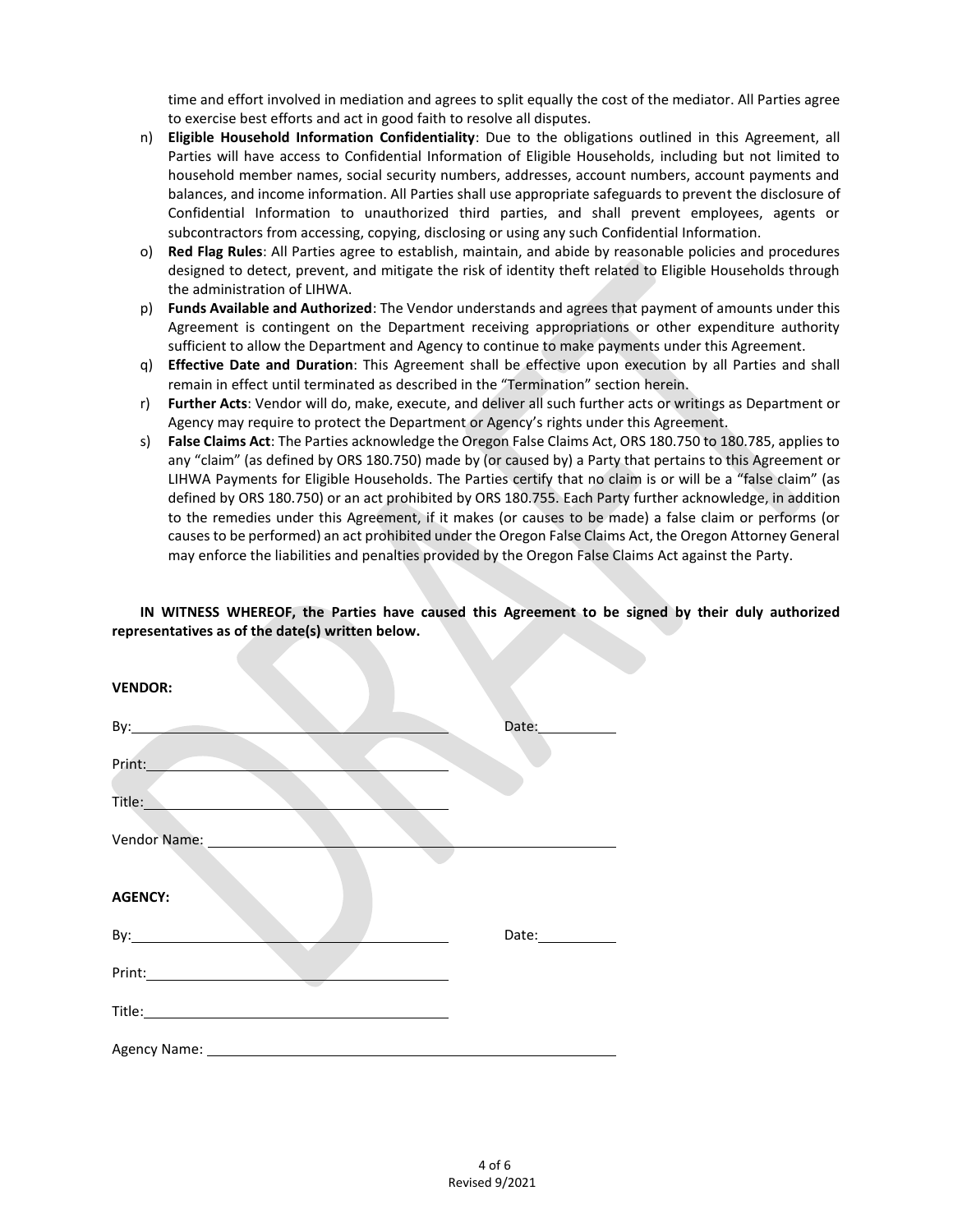## **Oregon's Low-Income Household Water Assistance (LIHWA) Program Vendor Refund Policy**

- 1. Credit Balances Unless there is an event otherwise noted in this Refund Policy, all LIHWA Payments that create a credit balance remain on the Eligible Household's account until exhausted.
- 2. Ineligible Credit Balances In the event that a LIHWA Payment cannot be applied to the Eligible Household's account, the remaining balance shall be returned to the Eligible Household within thirty (30) days after the Vendor receives the LIHWA Payment.
- 3. Deposits All deposits and accrued interest become the property of the Eligible Household and shall be returned to the Eligible Household at the time specified in the deposit agreement in a manner consistent with applicable administrative rules, approved tariffs and other law.
- 4. Voluntary Closure and Moves If the Eligible Household voluntarily closes the account that received a LIHWA Payment or moves to another service address that the Vendor does not represent, any credit balances resulting from a LIHWA Payment shall be refunded to the Eligible Household. If the Eligible Household moves to another service address by which the Vendor does represent, any credit balances resulting from a LIHWA Payment shall be transferred to the new address.
- 5. Inability to Locate Eligible Household In the event that the Vendor is unable to locate the Eligible Household within one (1) year after service has been discontinued for any reason, any unused portion of a LIHWA Payment shall be returned to the Oregon Department of State Lands as unclaimed property.
- 6. Deceased Eligible Household In the event a LIHWA Payment remains on the Eligible Household's account and the account is closed, the Vendor shall return the LIHWA Payment credit balance to the Department no later than the end of the program year. The Vendor shall submit a check to the Department with the notation of number six of this Refund Policy.
- 7. Return Address for Refunds to the State of Oregon Mail refunds to:

OREGON HOUSING AND COMMUNITY SERVICES, ENERGY SERVICES SECTION ATTN: LIHWA PROGRAM REFUND 725 SUMMER ST NE, SUITE B SALEM, OR 97301 *Refunds must include the following information: Eligible Household name, Eligible Household address, Name of Agency that provided LIHWA Payment to Eligible Household, Date of LIHWA Payment to Vendor, Reason for the return.*

8. Incorrect Payments – All Vendors are required to review the LIHWA Payments register for accuracy. In the event a payment is made in error, the Vendor must contact the Agency listed on the payment register within thirty (30) days to correct the error. LIHWA Payments made in error must be corrected by the Agency and will be refunded from subsequent LIHWA Payments made to the Vendor.